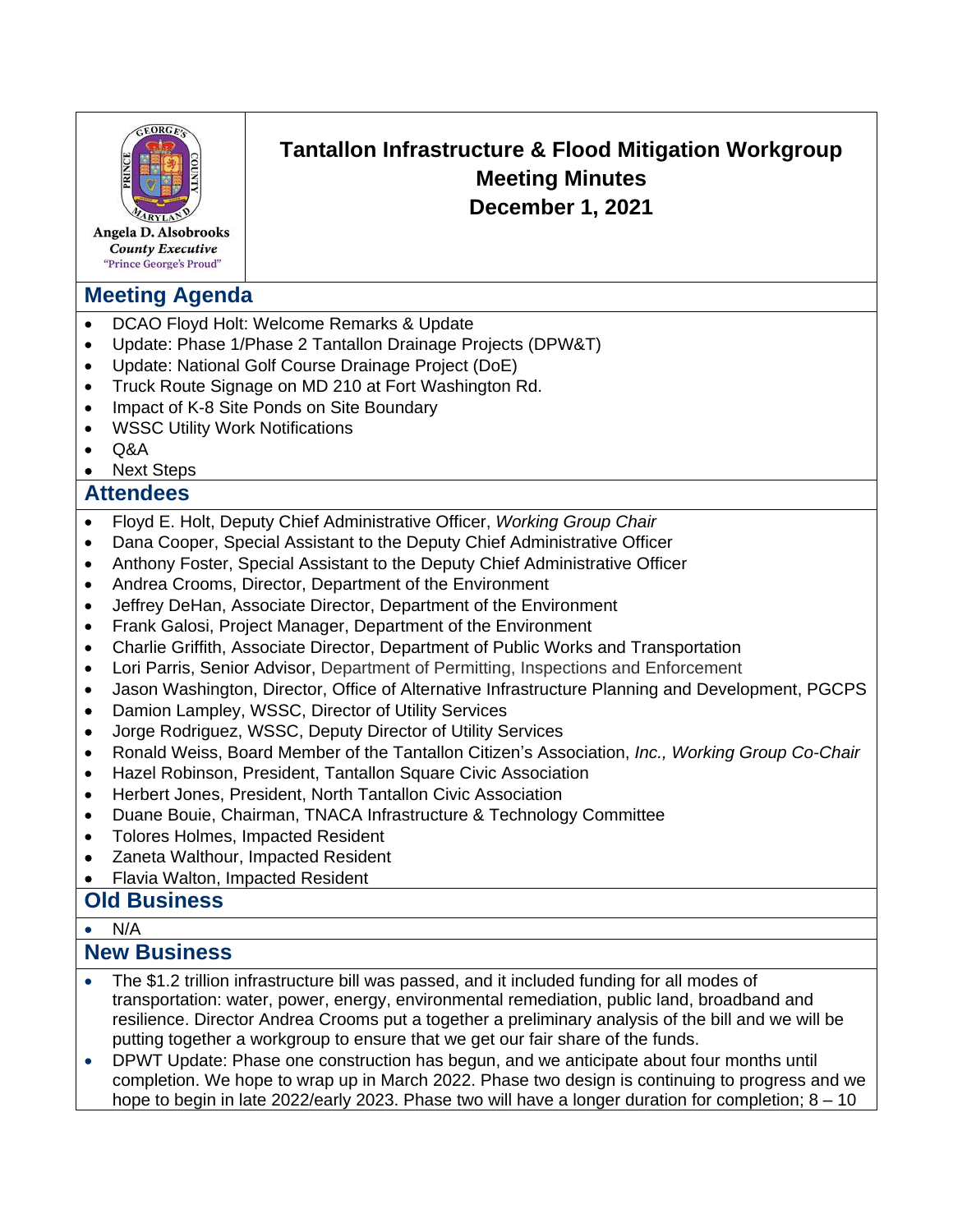months.

- Phase one: from Fort Washington Rd to the west, towards the golf course to the pond
- Phase two: storm drains that go north towards Flaim Lane.
- DOE Update: DOE is evaluating a project for a stormwater volume and water quality restoration project in the Tantallon community. This compliments the work that DPWT is completing in Phase One and Two. Anticipated schedule:12-month design and permitting phase, roughly nine months of construction, followed by one year of maintenance and monitoring, and five years of stream restoration maintenance and monitoring. This will improve drainage conditions throughout the community.
	- Q: If 5 ponds will be reduced to 3, what happens to the other 2?
		- A: It will be based on proper hydraulic and hydrological engineer modeling. Golf courses tend to have water feature ponds which are used for aesthetic or operational purposes. Some golf course ponds are there for the nature of the game for example. Those types of ponds are not made for stormwater management. Our design will be created with the proper size and the capacity for stormwater drainage.
	- Q: With this being contingent on funding, is the funding source within the county? Or are we asking for state or federal funds to get this started?
		- A: We submitted the project as a BRIC Funding Request. The response back is pending. Whether or not we will be approved is uncertain, but we have alternate options in consideration for funding through DNR with the State, and through a request in our CIP FY22 or FY23 budget. Potentially looking at \$7.5 million project. Grant or no grant we will get the project done – it is just a matter of timeline. The grant will allow us to complete the project in the ideal time frame. Without the grant it will take a little longer.
- PGCPS Update: Connected with the State Highway Administration. In the process of applying for a permit to add construction signage on MD 210 to direct trucks to continue down Swan Creek. We have had a problem with those trucks leaving sediment and insufficient cleaning of the sediment on those roads. There will now be a street sweeper going through every hour that work is being performed to avoid buildup. The stormwater retention ponds are in the process of being enlarged and barriers will be added to avoid overflow. We are also adding 4ft high orange snow fencing around the wetlands to reinforce those properties as advised by the Maryland Department by the Environment. On the roadways, sediment traps have been enhanced and upgraded as well to pull off sediment as trucks leave the site. We have stopped the soil stockpile in caution of runoff. We will start widening Swan Creek in the spring.
	- o Q: How long is the permitting process with the SHA?
		- A: Timeline unknown but we want to begin as soon as possible.
	- o Q: During the holidays, is there going to be a break in construction?
		- A: It will still go on, but we are in discussion about how we can minimize interruption. We are hoping to get the bulk done before Christmas.
- WSSC Update: Spoke with the contractor regarding improper notice and the issue has been resolved. The typical timeline of communication for the process of planned projects was outlined in a presentation as the Design Phase, Community Meeting, Construction/Restoration Phase, and Stay Informed (see the PowerPoint for details in each phase). Some forms of communication under the Stay Informed Section are provided by sign-up only. Those who are signed up for CNS receive notifications for emergency alerts such as line breaks.
	- Q: When street cuts are completed, is WSSC responsible for the total repairing of that or is it